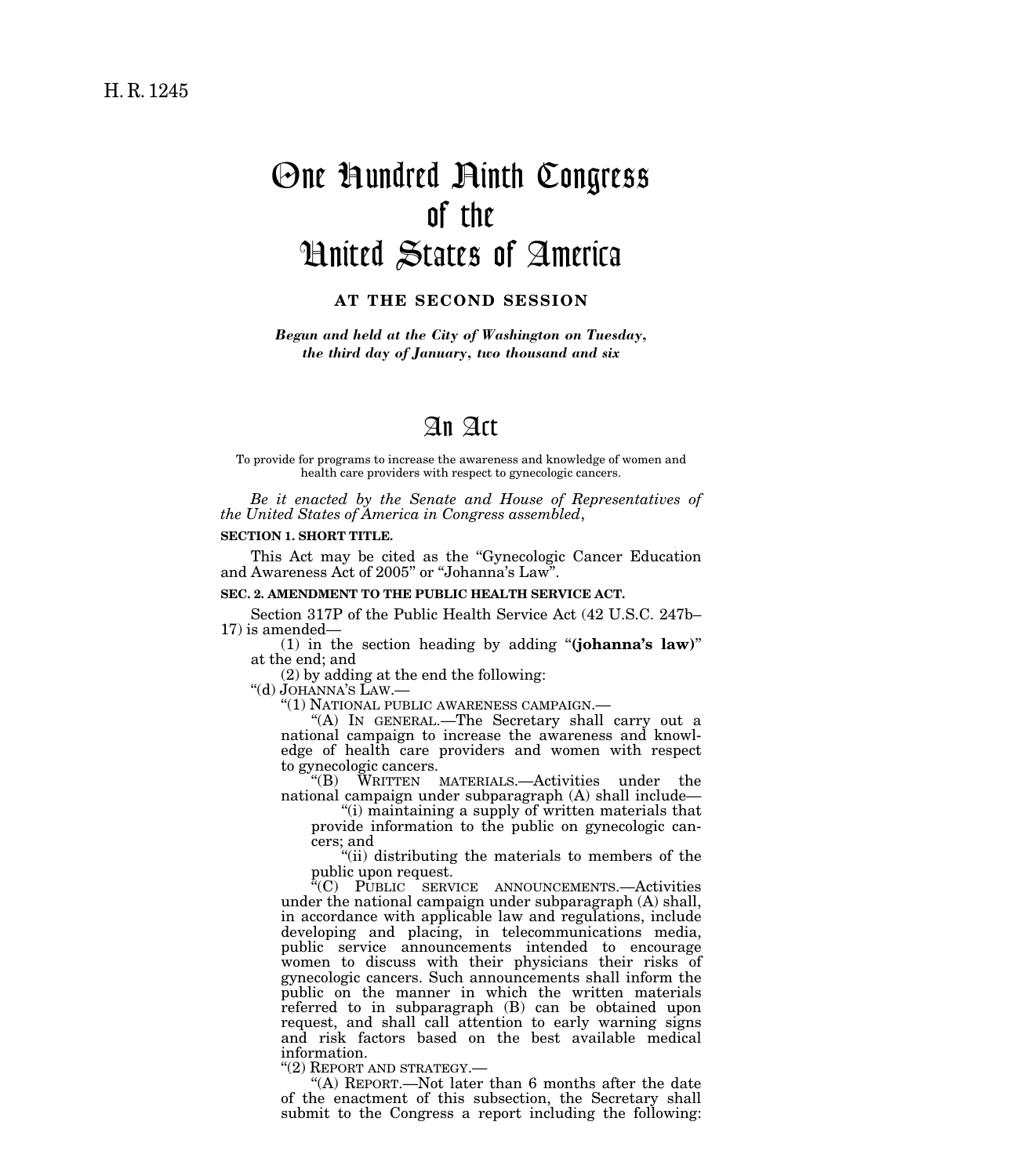### H. R. 1245—2

''(i) A description of the past and present activities of the Department of Health and Human Services to increase awareness and knowledge of the public with respect to different types of cancer, including gynecologic cancers.

"(ii) A description of the past and present activities of the Department of Health and Human Services to increase awareness and knowledge of health care providers with respect to different types of cancer, including gynecologic cancers.

"(iii) For each activity described pursuant to clause (i) or (ii), a description of the following:

''(I) The funding for such activity for fiscal year 2006 and the cumulative funding for such activity for previous fiscal years.

''(II) The background and history of such activity, including—

''(aa) the goals of such activity;

''(bb) the communications objectives of such activity;

"(cc) the identity of each agency within the Department of Health and Human Services responsible for any aspect of the activity; and

''(dd) how such activity is or was expected to result in change.

''(III) How long the activity lasted or is expected to last.

''(IV) The outcomes observed and the evaluation methods, if any, that have been, are being, or will be used with respect to such activity.

''(V) For each such outcome or evaluation method, a description of the associated results, analyses, and conclusions.

''(B) STRATEGY.—

''(i) DEVELOPMENT; SUBMISSION TO CONGRESS.—Not later than 3 months after submitting the report required by subparagraph (A), the Secretary shall develop and submit to the Congress a strategy for improving efforts to increase awareness and knowledge of the public and health care providers with respect to different types of cancer, including gynecological cancers.

''(ii) CONSULTATION.—In developing the strategy under clause (i), the Secretary should consult with qualified private sector groups, including nonprofit organizations.

''(3) FULL COMPLIANCE.—

''(A) IN GENERAL.—Not later than March 1, 2008, the Secretary shall ensure that all provisions of this section, including activities directed to be carried out by the Centers for Disease Control and Prevention and the Food and Drug Administration, are fully implemented and being complied with. Not later than April 30, 2008, the Secretary shall submit to Congress a report that certifies compliance with the preceding sentence and that contains a description of all activities undertaken to achieve such compliance.